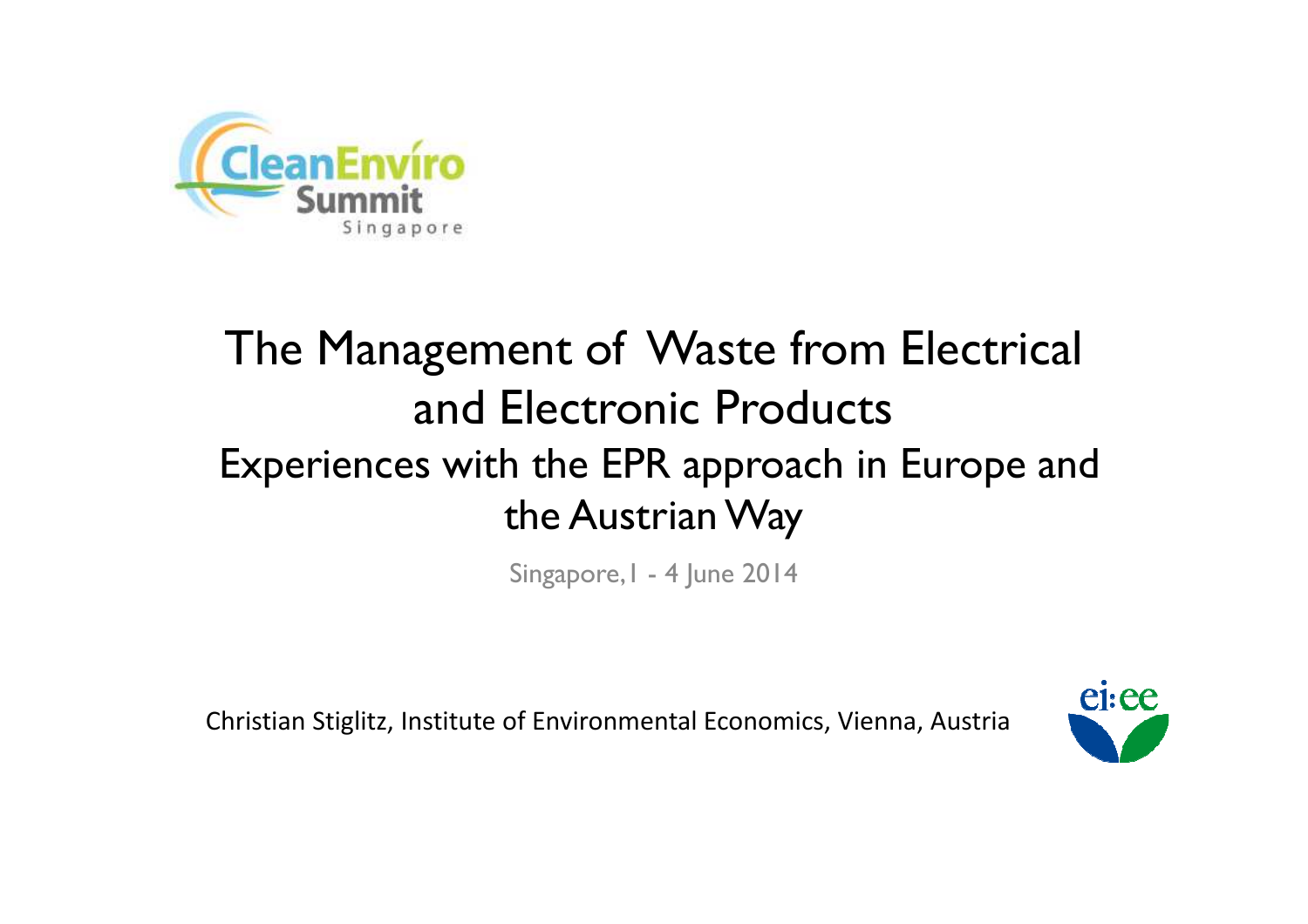### WHAT IS EXTENDED PRODUCER RESPONSIBILITY ?

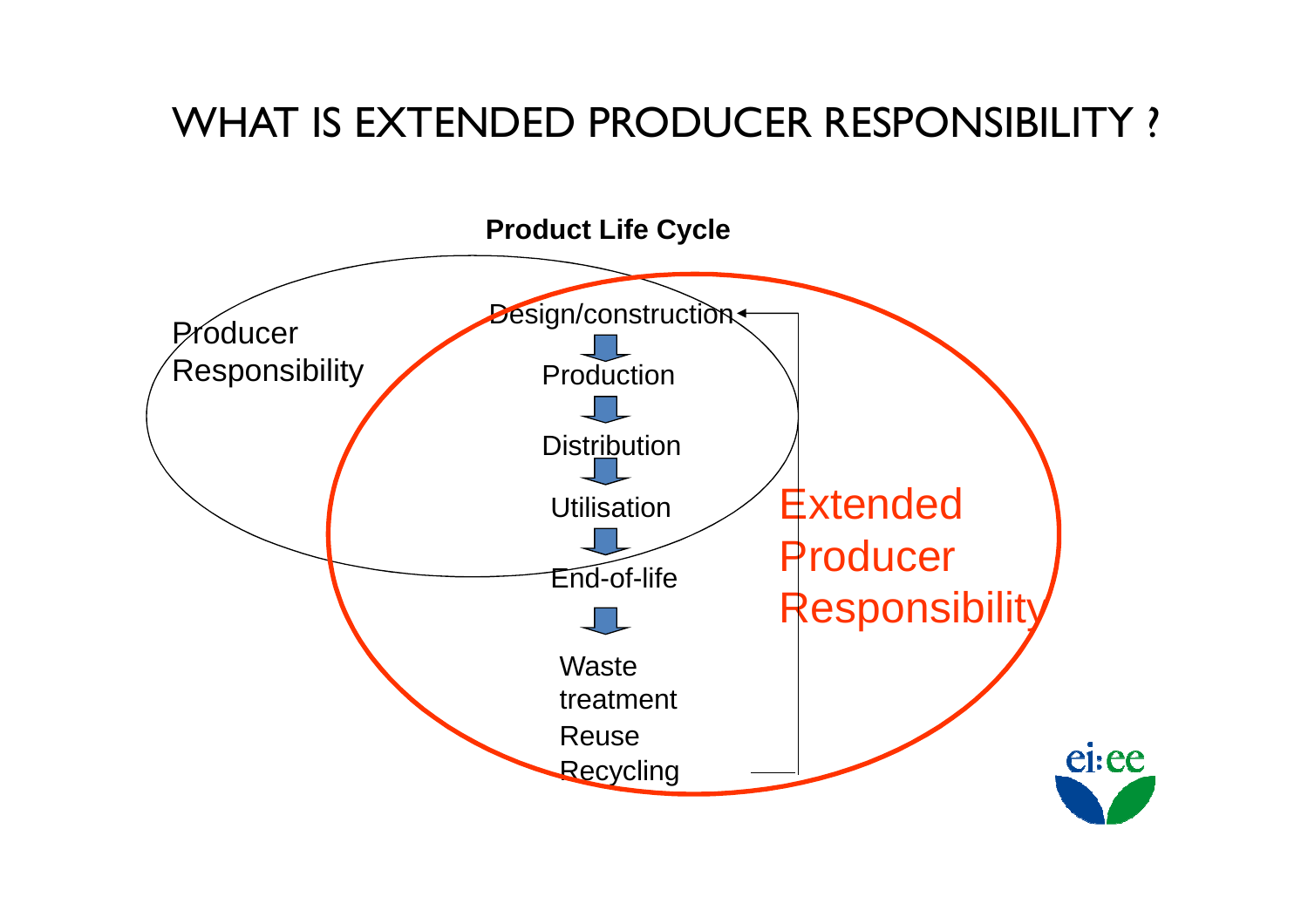### THE EPR PRINCIPLE IN EU WASTE POLITICS

- Applied in EU waste politics to:
	- Packaging and Packaging Waste(1994 etc)
	- Batteries and Accumulators (1994 etc)
	- $\triangleright$  End of life Vehicles (2002), tires
	- Waste Electronic and Electrical Equipment WEEE (2002)
- Lead to establishment of compliance systems in all countries<br>manage recovery and ecycling and collect industry fees manage recovery and ecycling and collect industry fees
- Sufficient financing of recovery and recycling by industry is<br>assured the drop off costs for consumer assured, no drop off costs for consumer

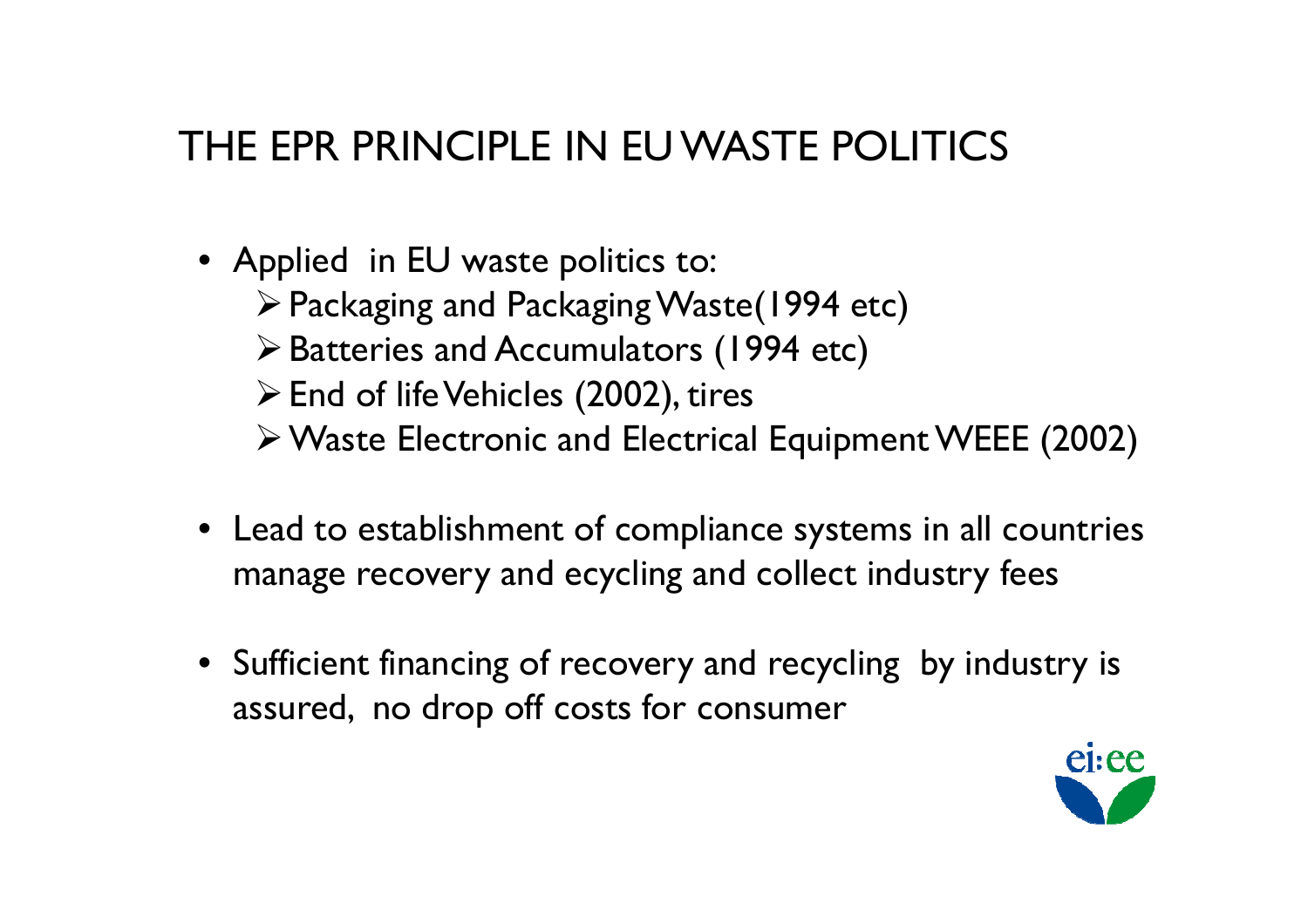# THE EPR PRINCIPLE IN EU WASTE POLITICS (CONT)

- Producer committment to recycling and compliance<br>costs leads to improved design and construction costs leads to improved design and construction
- $\bullet\;$  ,,future waste" recycling gets industry support
- Recyclability is becoming a product quality criteria
- "free riding" is undermining industry committment and<br>must be minimized must be minimized

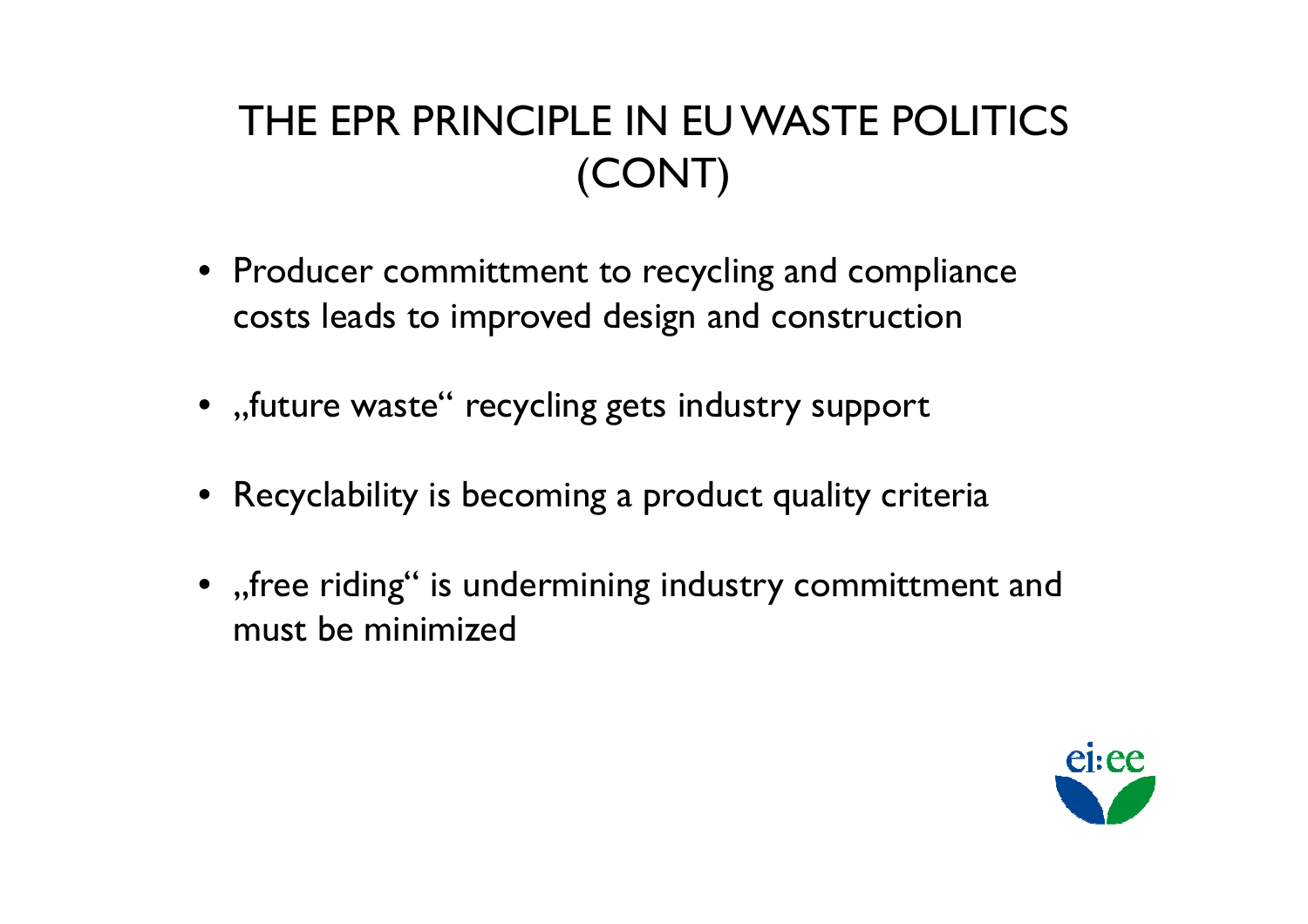### EEE PUT ON THE MARKET AND WEEE COLLECTED, PER CAPITA AND YEAR





Source: Eurostat <sup>2014</sup>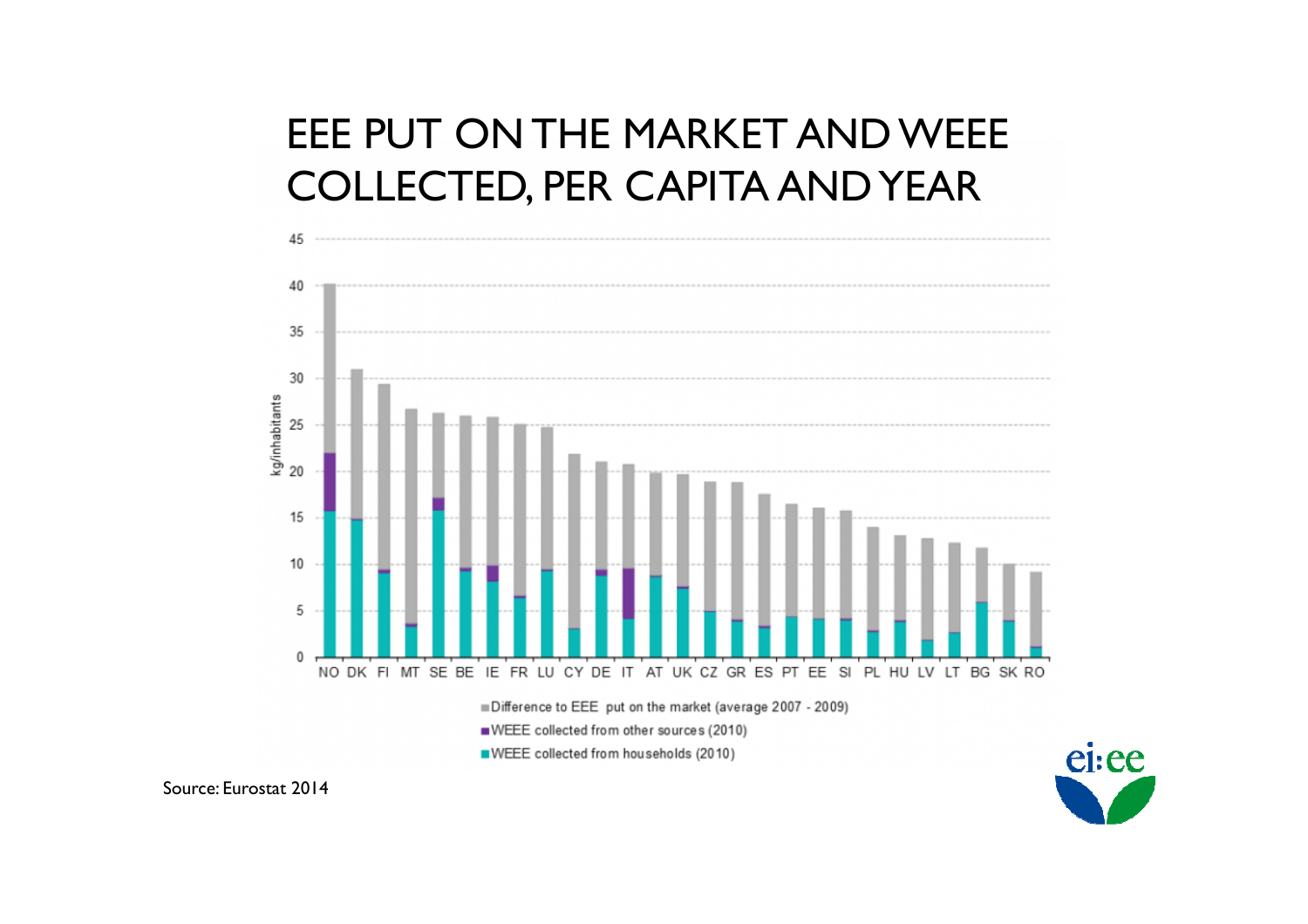### COLLECTION RATE IN PERCENT OF THE AVERAGE WEIGHT OF EEE





Source: Eurostat <sup>2014</sup>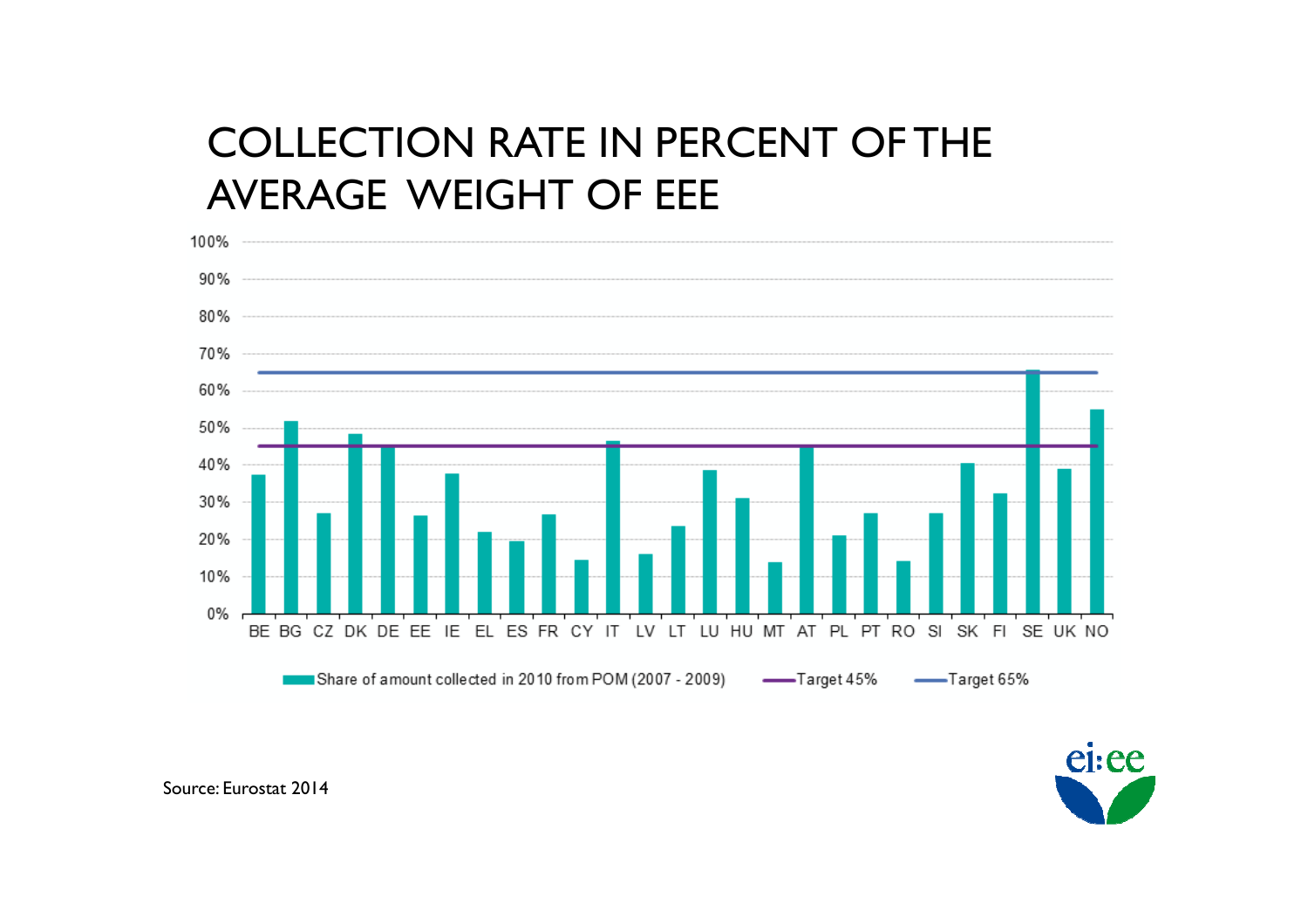

Total Waste Generation: 49 million t  $(81$  million m<sup>3</sup>) Household waste (MSW): 3.1 million t<br>(25 million m<sup>3</sup> 380 kg/cap.a)  $(25$  million m<sup>3</sup>, 380 kg/cap.a) WEEE collected 75.000 t (ca. 9 kg/cap. pa)

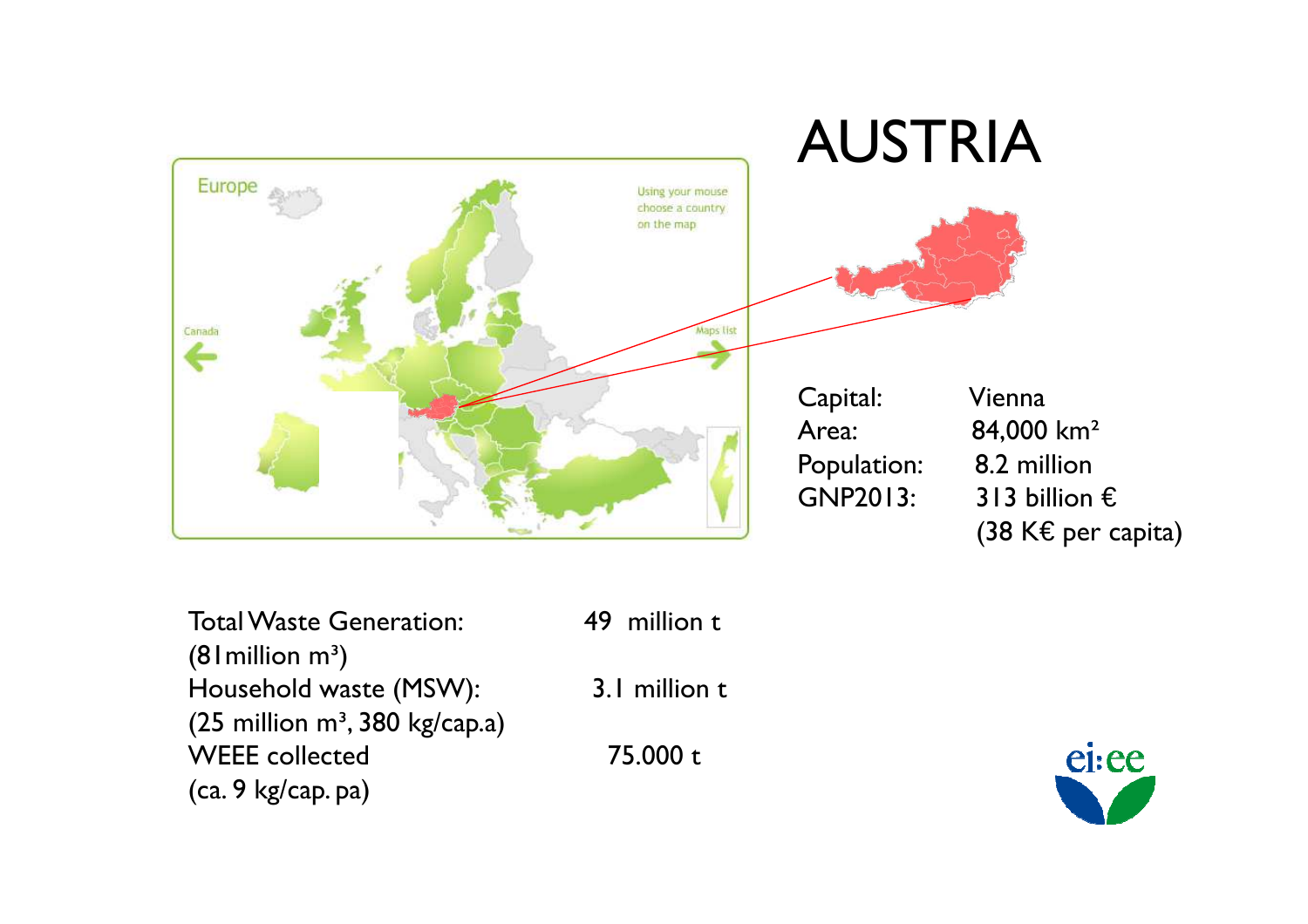### WEEE MANAGEMENT IN AUSTRIA

- 4 competitive compliance systems (PRO) in place, of which 2 are profit oriented
- Collection through municipalities, retail chains, stores, producers, waste operators
- WEEE volumes collected in 2013:  $75.000$ t, ca  $50\%$ of EEE put on the market
- Ca 9 kg WEEE collected per capita
- Ca 100 companies or 30% of volume audited in 2013

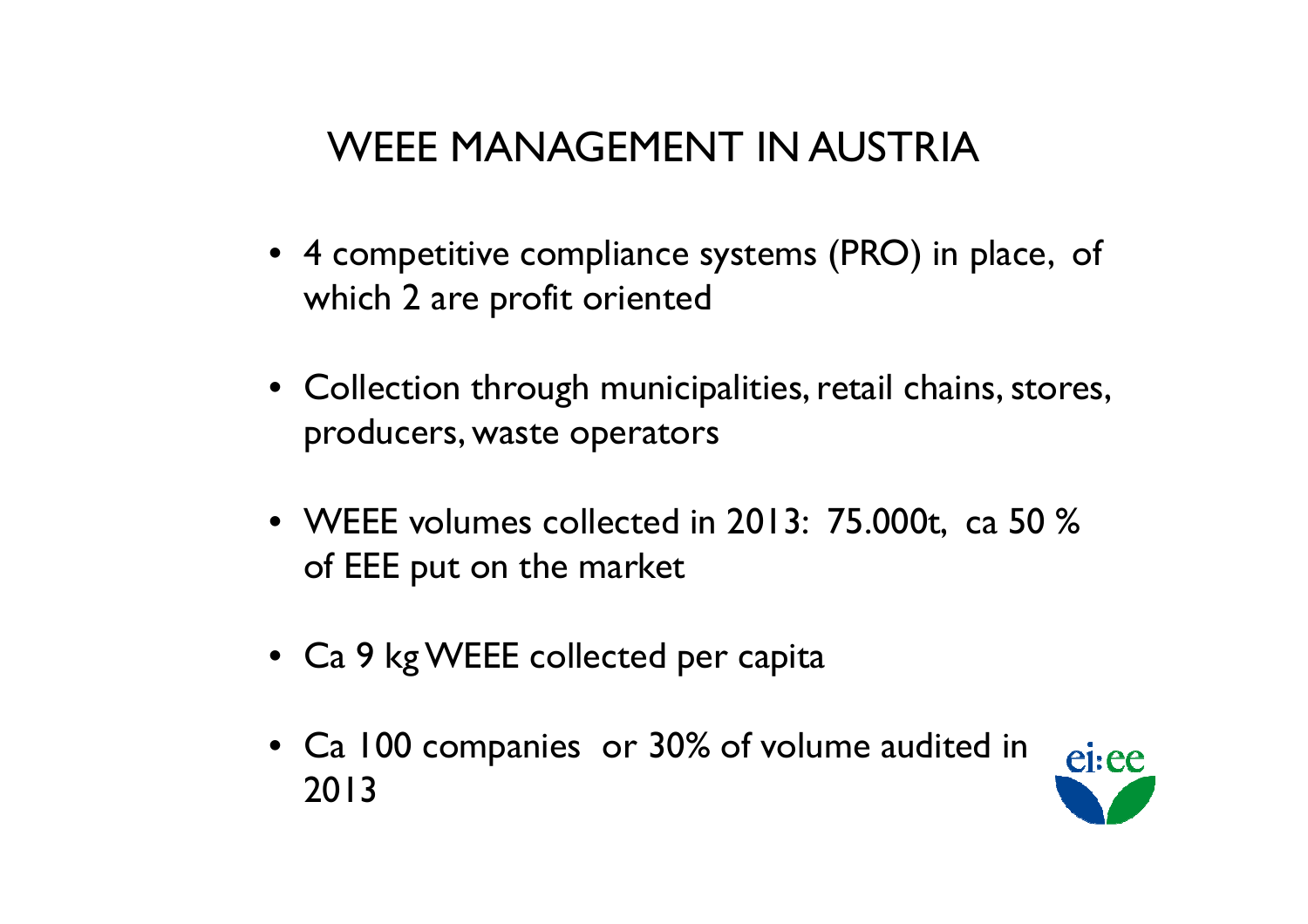### OBLIGATIONS FOR MANUFACTURERS AND IMPORTERS

- V Join a authorized compliance scheme PRO)
- Marking their products with the crossed over waste bin Marking their products with the crossed over waste bin
- $\blacktriangledown$ Register as a manufacturer
- ◆ Providing an area-wide collection system
- Reporting amounts of EEE put on market
- Reporting WEEE collected
- Ensuring treatment of WEEE according to the legal standards



transferred to PRO authorized by Ministry

- $\blacktriangledown$ Reports quantities pu<sup>t</sup> on the market to PRO per month/quarter
- Pays the resulting fees (per weight or per piece) to PRO per m/qu

#### **Obligations of retailers:**

▼ Take back used devices on a 1:1 basis (take back one used similar device when a new one was sold)

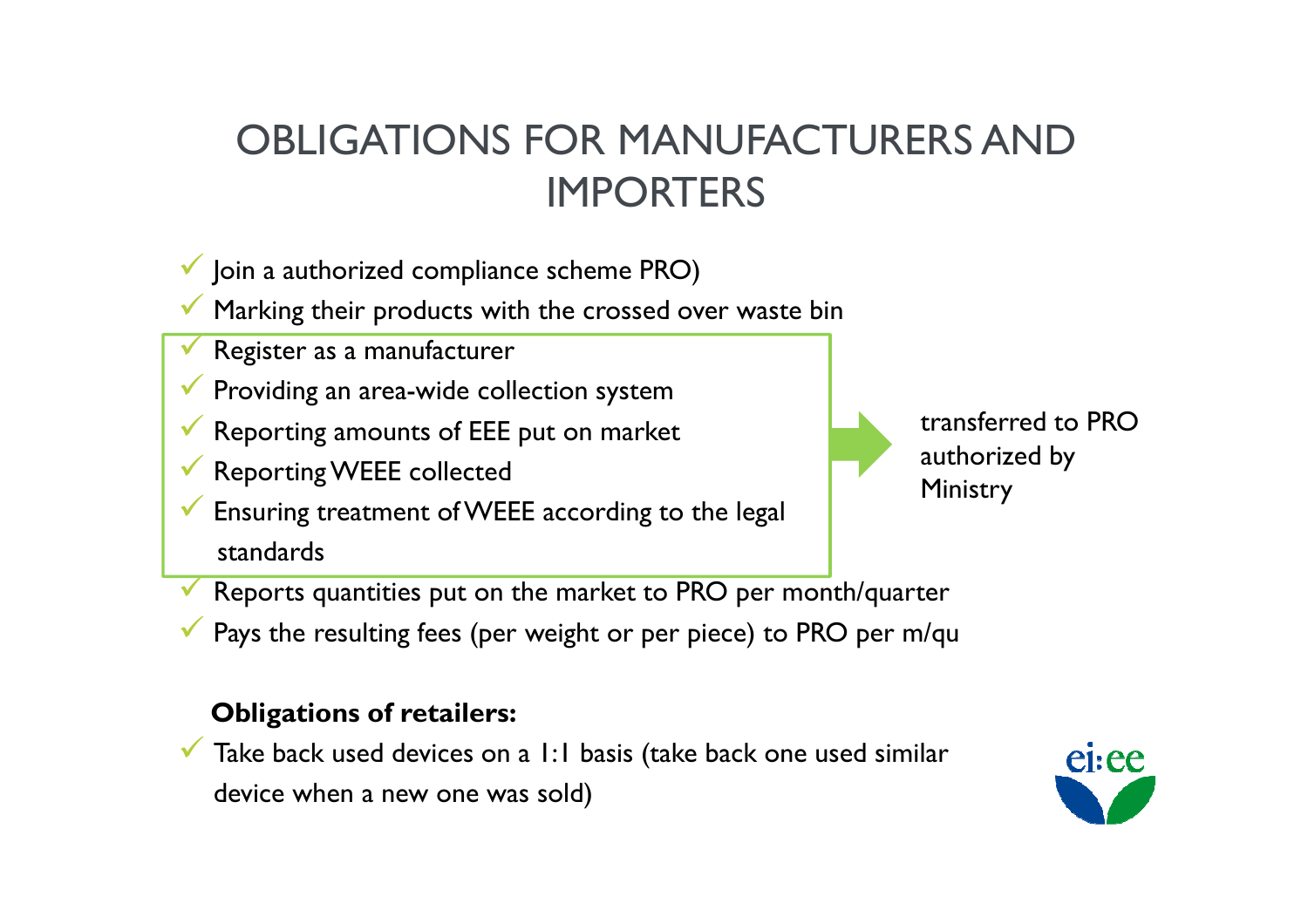# TASKS AND RESPONSIBILITY OF PRO

- PRO achieves authorization from Government if legal requirements are fulfilled:
	- maintains nationwide collection organisation through contracts with municipalities , waste operators, retailers etc
	- transparent calculation, equal treatment contracts
	- Ministry approved prices<br>• sufficient reporting and a
	- sufficient reporting and auditing system
- PRO takes over all obligations from the obligated manufacturers or importers
- PRO informs consumers

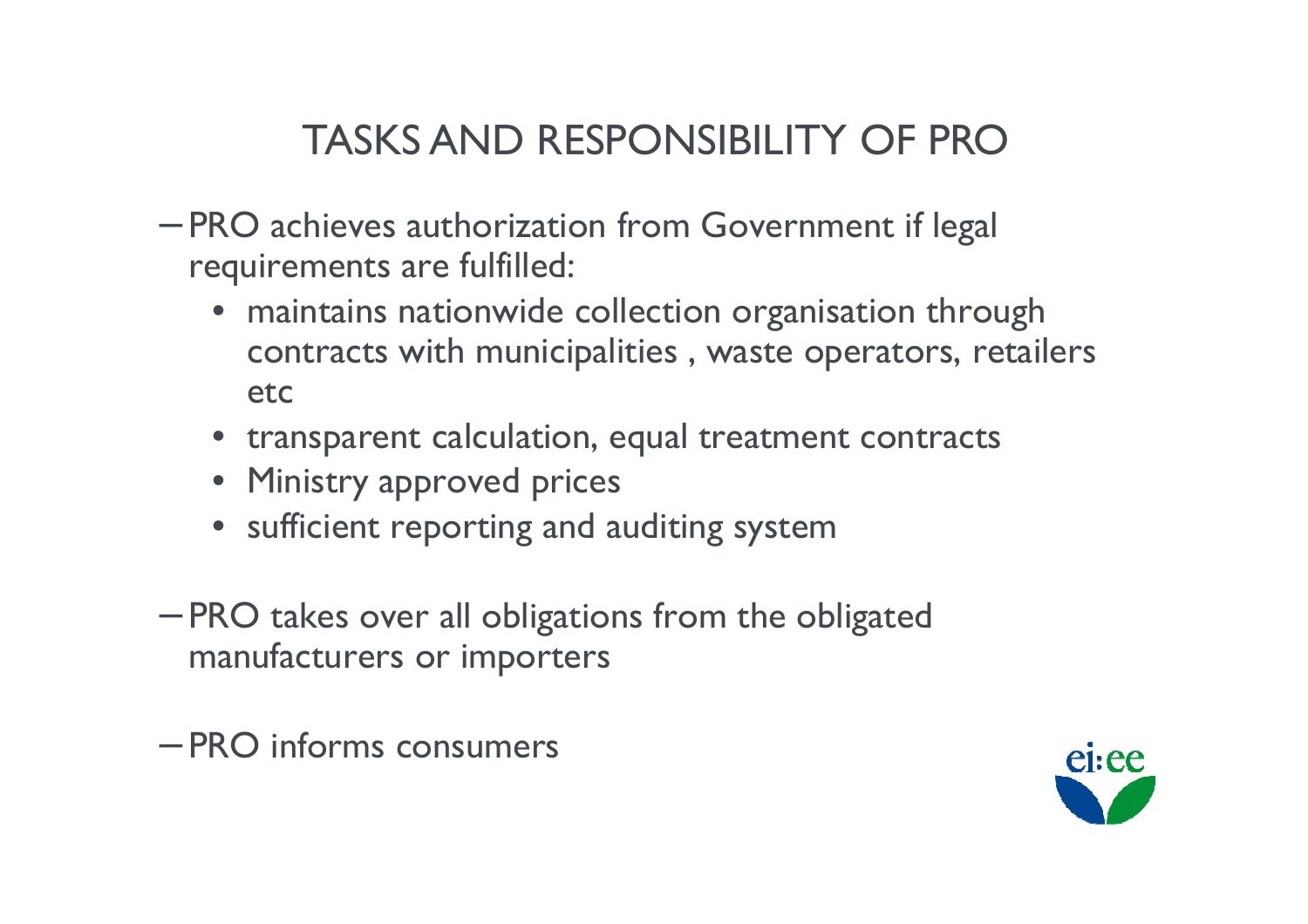# TASKS AND RESPONSIBILITY OF PRO (cont)

- PRO organizes and finances the environmentally sound<br>collection and treatment of WEEE according to its collection and treatment of WEEE according to its market share (compensate municipalities, waste operators and recyclers)
- −– PRO reports
	- regularily amounts of EEE put on the market by its<br>Customers (quarterly report) customers (quarterly report)
	- amounts of WEEE collected by PRO (monthly<br>report) to the official clearing house report) to the official clearing house
- −— PRO submits to yearly audit by Ministry

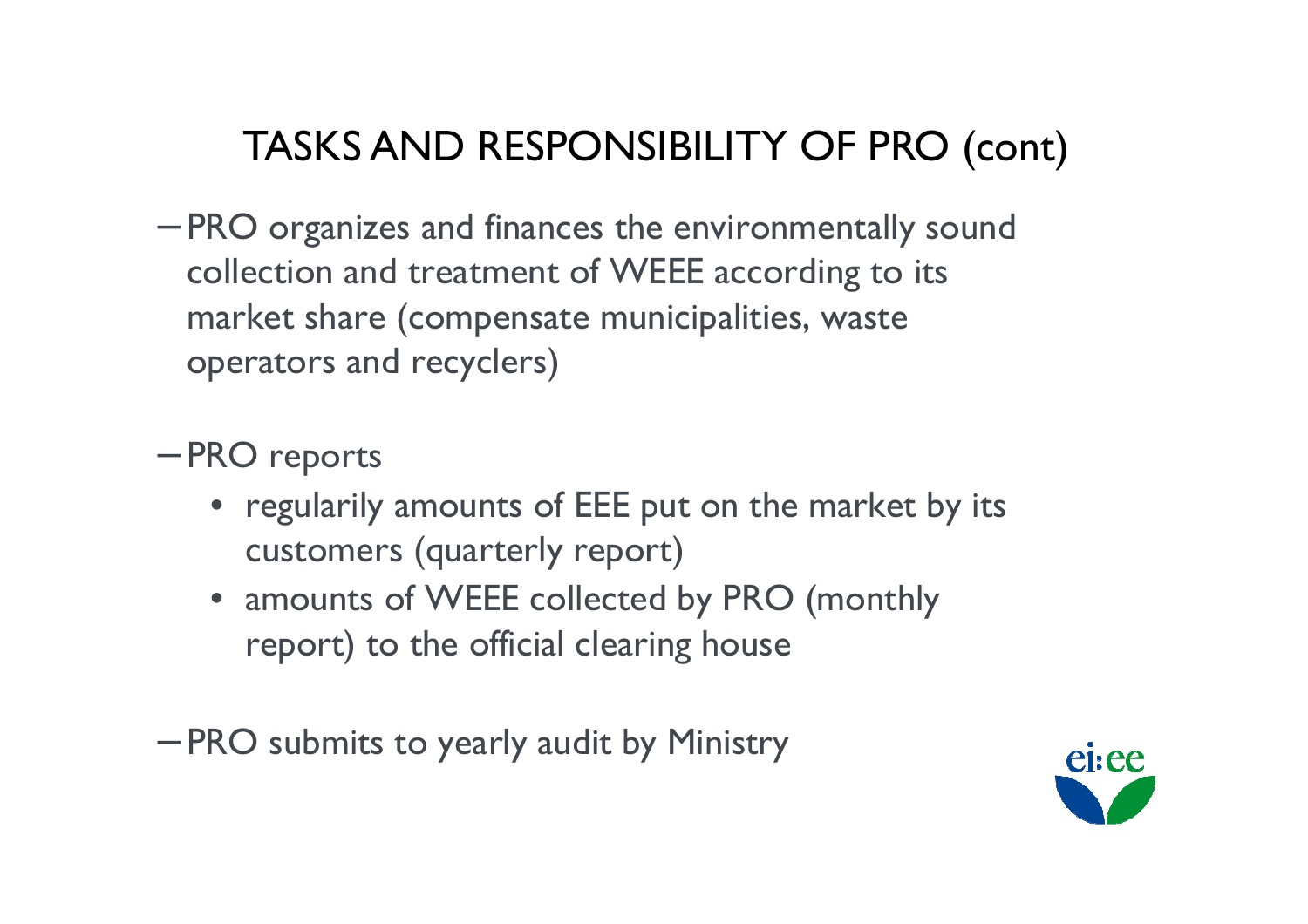### TASKS AND RESPONSIBILITY OF MUNICIPALITIES

- − $-$  Establish WEEE collection facilities for consumer for  $\frac{1}{2}$ free of charge drop off
- − $-$  Ensure orderly collection and storage per category
- − $-$  Inform consumer
- − Hand over collected WEEE to PRO facilities or take care of legal collection directly
- − $-$  Report to PRO and Government Authorities

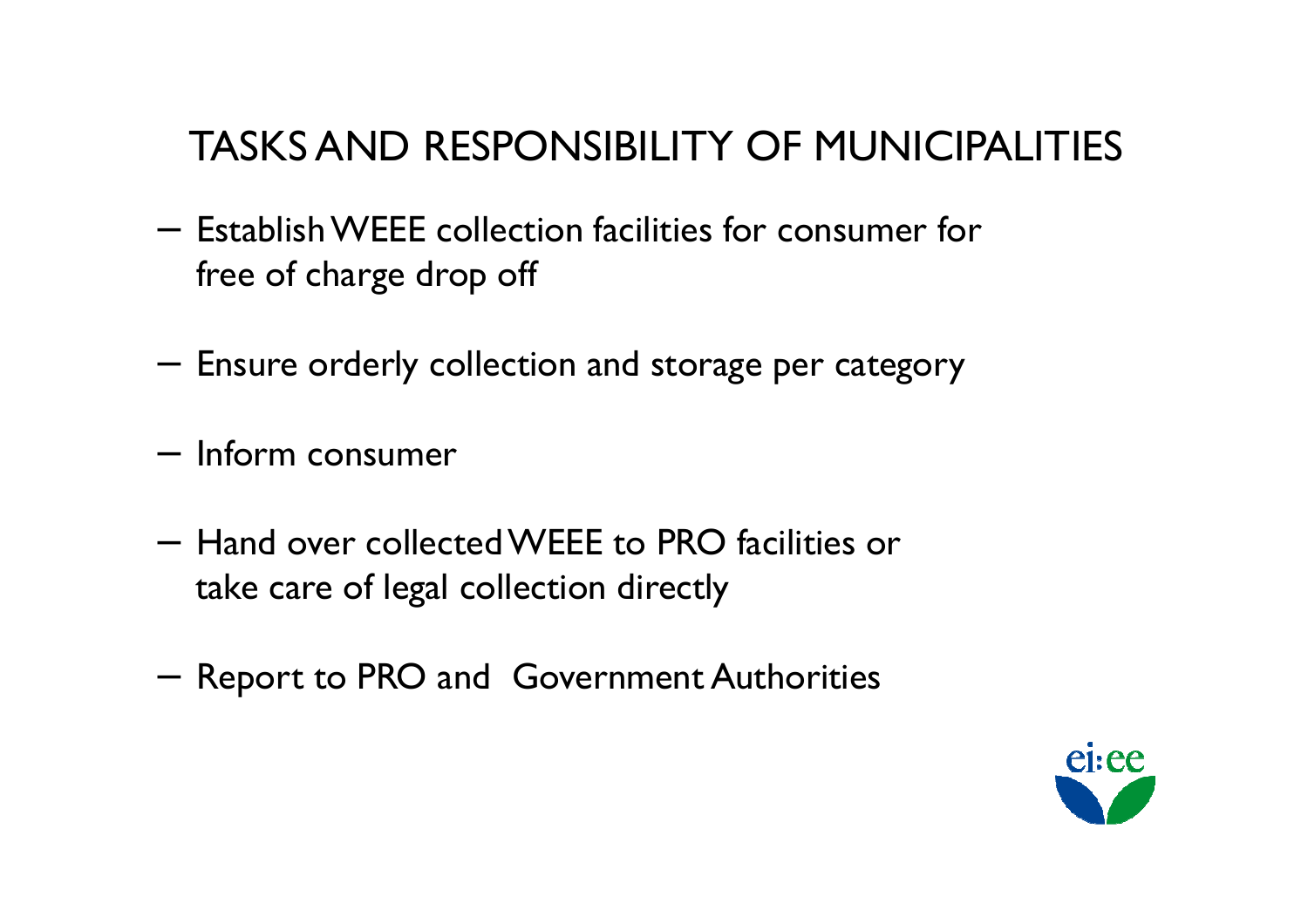### WEEE FINANCING, COLLECTION AND RECYCLING

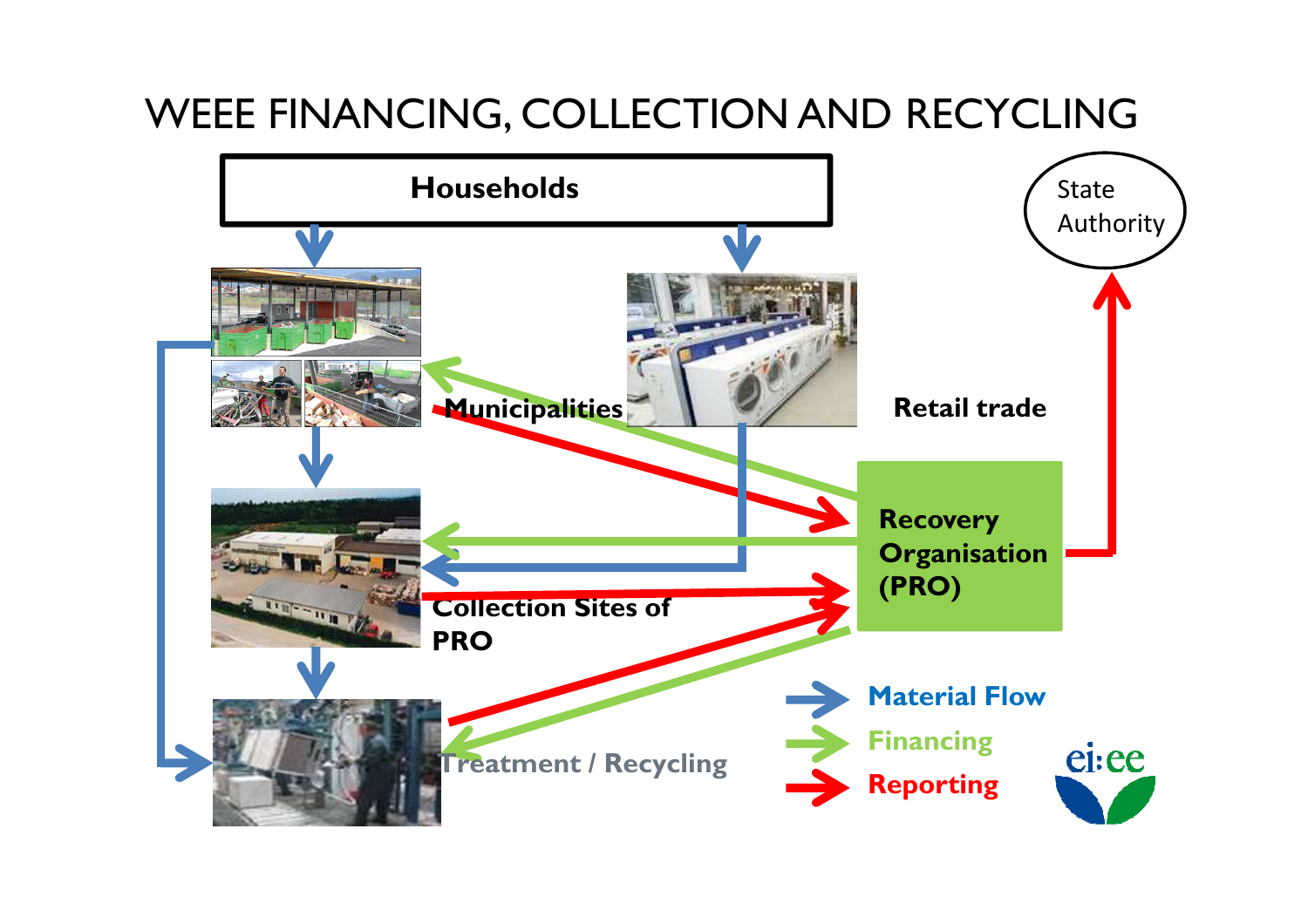### FINANCIAL IMPACT IN AUSTRIA

Total Collection and Recycling quantity p.a.  $t$  76.000<br>Total industry payments ca  $\begin{array}{ccc} 0 & p.a & \text{if } 16-18 \text{ Mio} \end{array}$ Total industry payments ca

### **Impact on EEE** (per unit):

| Medium size Washing machine (8-35 kg)            | $\epsilon$ 0,16 |
|--------------------------------------------------|-----------------|
| Medium size refrigerator                         | $\epsilon$ 6,00 |
| Medium size TV $(25 \text{ kg}) \in 0.19$ per kg | € 4,75          |
| Mobile phone $(200g)$ $\in$ 0,036 per kg         | € 0,072         |

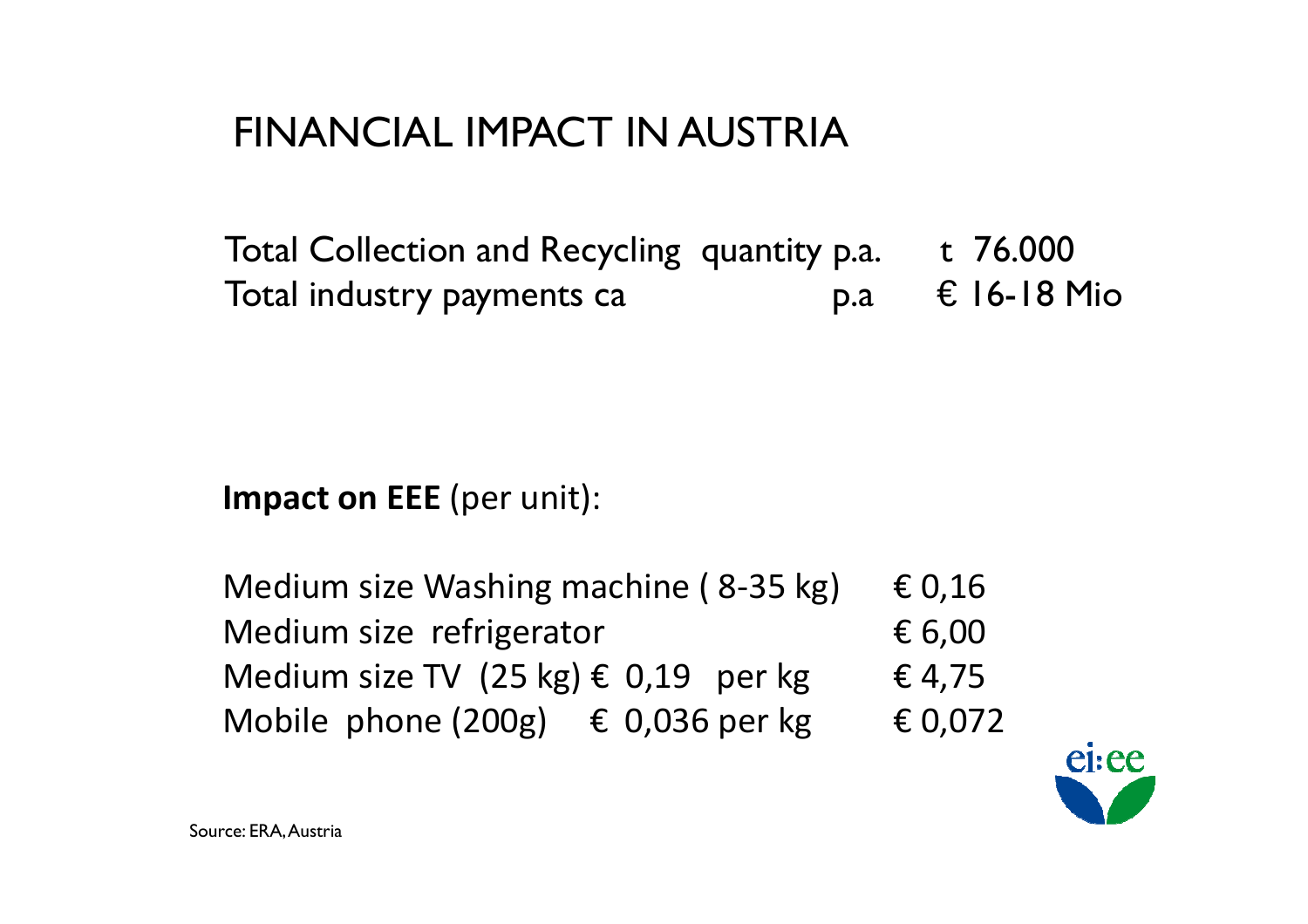## BENEFITS FROMTHE WEEE REGIME IN AUSTRIA

- Before 2005<br>-
	- −— WEEE Treated as shredding material like cars<br>— Little recevery of non ferrous components
	- Little recovery of non ferrous components<br>No resysting of WEEE alectics
	- −−  $-$  No recycling of WEEE plastics
- Since implementation of WEEE regulation
	- −– Better recource recovery<br>Development of a small b
	- − $-$  Development of a small but vital and highly specialized WEEE<br>recycling industry (>20 new plants, approx, 200 new jobs) recycling industry (>20 new <sup>p</sup>lants, approx. 200 new jobs)
	- Increased industry support for recycling projects<br>Crowth of organized reuse effects
	- −– Growth of organized reuse efforts